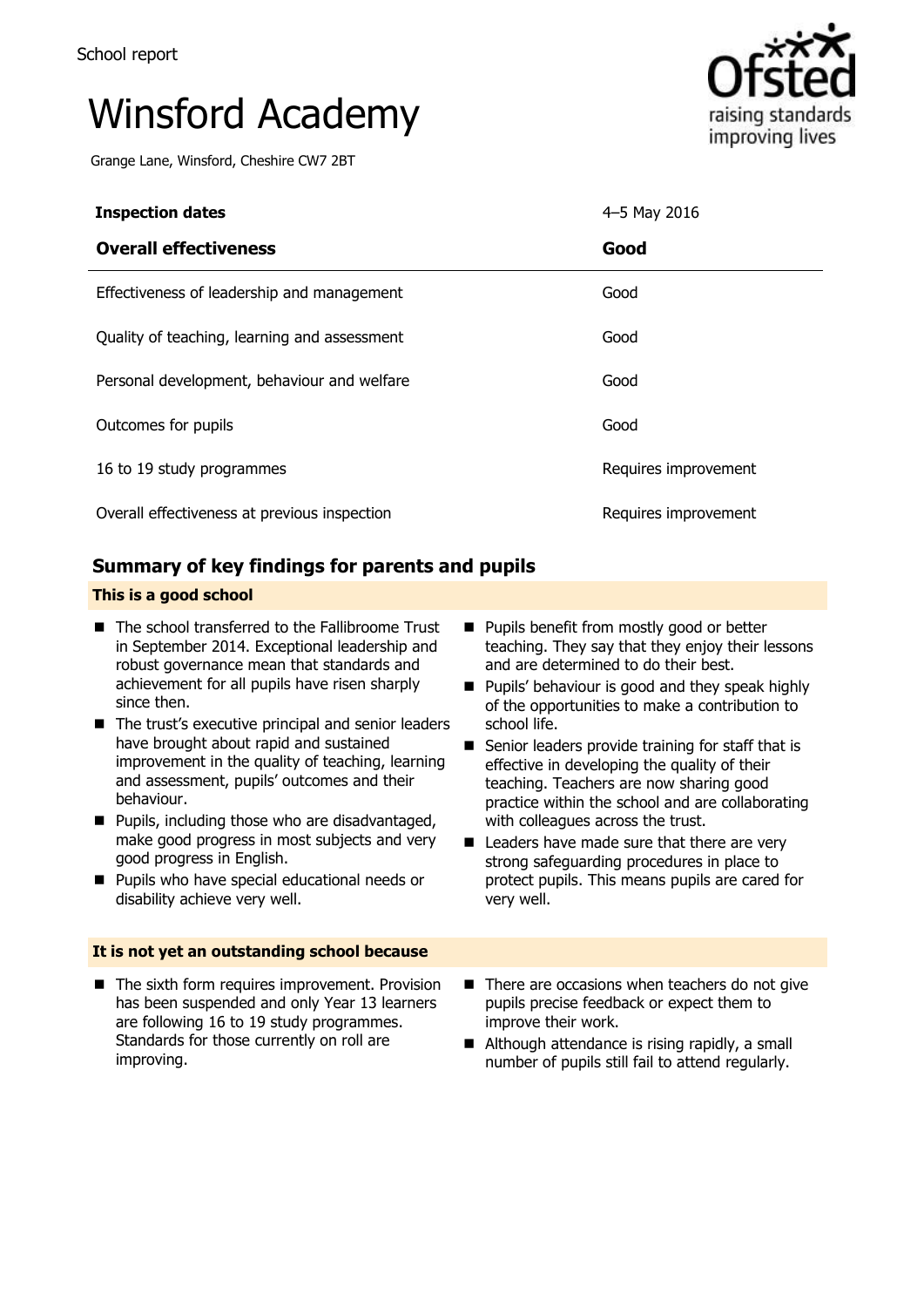# **Full report**

## **What does the school need to do to improve further?**

- Raise the quality of teaching and pupils' achievement further by ensuring that the school's policy on assessment is followed so that:
	- teachers check pupils' understanding of their work before moving on
	- teachers give pupils quality feedback which consistently improves their progress and ensures pupils push themselves more to extend their learning.
- Raise the levels of attendance for the small number of pupils who are persistently absent.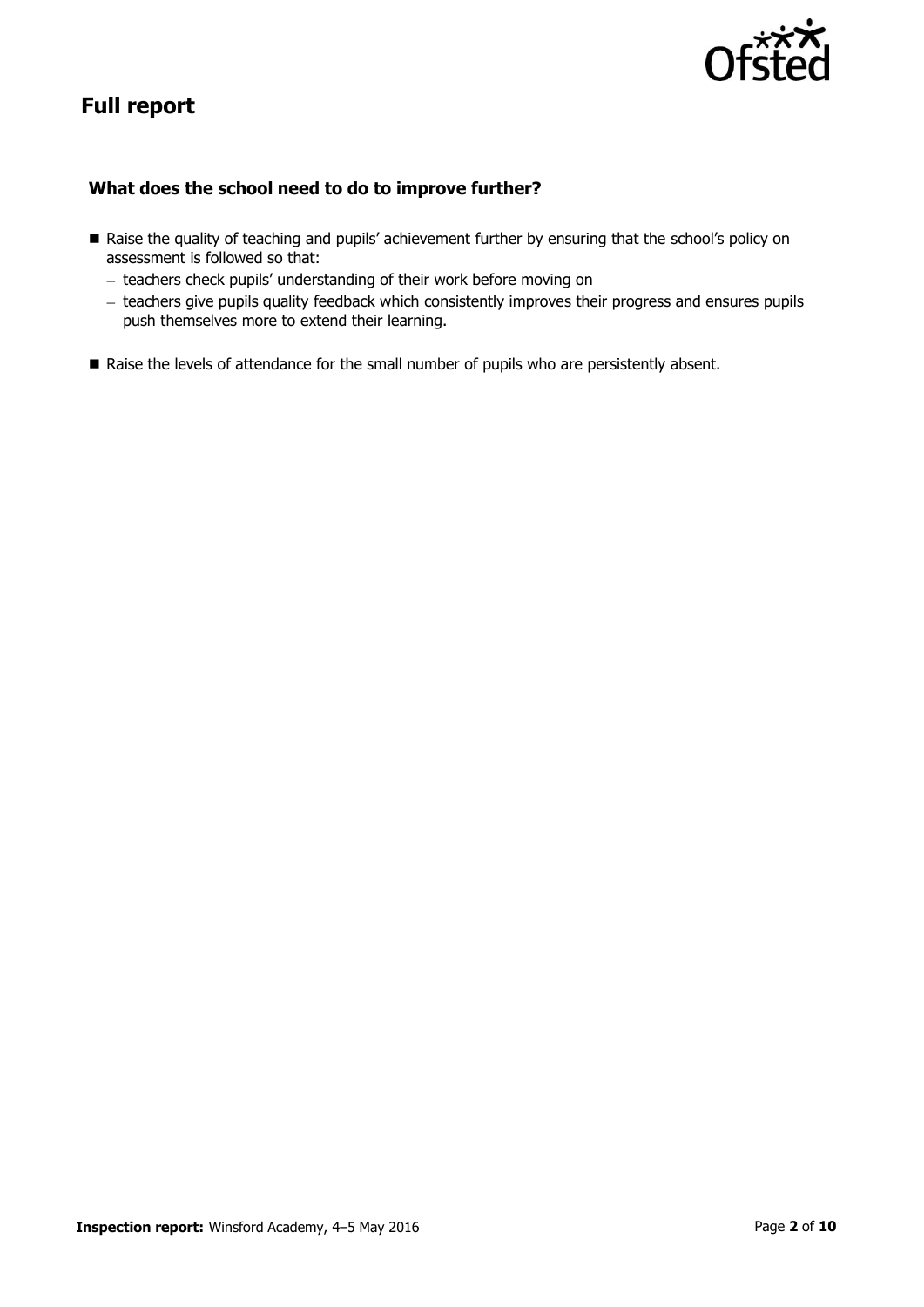

# **Inspection judgements**

#### **Effectiveness of leadership and management is good**

- There have been considerable changes in structures and staffing since the school's transfer to the Fallibroome Trust. Governors and senior leaders have managed the changes with exceptional expertise, efficiency and compassion. The transfer was led by the executive principal of the Fallibroome Trust. He has demonstrated absolute clarity of purpose in securing robust structures for all aspects of school improvement, including governance.
- The academy's acting principal, together with the acting co-principal, has ensured that standards have continued to rise. In the absence of a principal, they have held colleagues to account for the progress of pupils. There are positive and mutually supportive professional relationships across the trust and the high ambition from leaders at this level have contributed to the improvement in standards.
- The school's 2015 English results were affected by changes introduced by the Department for Education (DfE) to only take into account pupils' first entry for an English examination. This meant that a significant proportion of the pupils' results were not counted in the overall results. The school has recognised this was a mistake and has put in further quality assurance to check this aspect of the school's work. The school has acted on advice from the DfE to schools to ensure that all their own data is published and available to Ofsted and parents.
- **E** Leaders have drawn on the expertise of the wider trust to secure an accurate view of the strengths and areas for improvement across all aspects of the school. Leaders have tackled underperformance with determination. They have also managed the problems of overstaffing swiftly and with compassion. Systems for securing financial stability, processes for improving the quality of teaching and the use of achievement information have all improved considerably.
- After the transfer to the new trust, leaders realised that provision for 16 to 19 programmes were not meeting the learners' needs. They took a considered decision to suspend the sixth form and as result, only Year 13 learners are on roll at present. Strong leadership of provision for the current cohort mean that standards are improving. Consultations and feasibility studies are under way to assess the viability of future provision.
- Leaders evaluate the work of the school accurately. When the school transferred to the Fallibroome Trust, the executive principal arranged for a review of all aspects of the school's work, including the performance of departments, governance, finance and human resources. This work was incisive and effective. It resulted in considerable change of structures and of responsibilities. These have played a significant part in the swift turnaround in standards. External reviews of the school's work support the accuracy of the school's self-evaluation.
- Leaders, including governors, have an accurate view of the quality of teaching. Training for staff is structured, frequent and meets the needs of the school's ambitious aspirations and for all teachers' individual needs.
- Arrangements with the wider trust mean that colleagues from across a number of schools work together to improve standards for all pupils. Staff welcome this collaboration and speak highly of the support they have received and say they are now more confident in their roles. Staff morale is good and contributing to the rapid improvements being made.
- There is now a 'culture of improving learning'. While this work was originally driven by senior leaders, teachers are now offering to lead training sessions. This is an indication of the extent to which all colleagues are rising to the challenge of improvement. Developing the capacity of middle leaders is a high priority and many are working towards national leadership qualifications. The projects they are undertaking for these qualifications are making a difference to pupils' outcomes across the school.
- Underperformance has been robustly challenged and the setting of targets for teachers to improve is used well to identify the skills they need to develop.
- Leaders' use of information about how well pupils are doing is sharp. Their predictions for GCSE results in 2015 were accurate. This means they have a very clear view of how pupils are likely to perform in 2016 and also for pupils in all year groups. This analysis means that they are able to fine-tune the support given to pupils to make gains in their learning.
- **E** Leaders have an accurate view of where standards need to rise. For example, they recognised that while the most-able pupils were achieving well in science, those with low prior attainment were not making the same progress. They have addressed this by strengthening the provision for these pupils and they are now making better progress.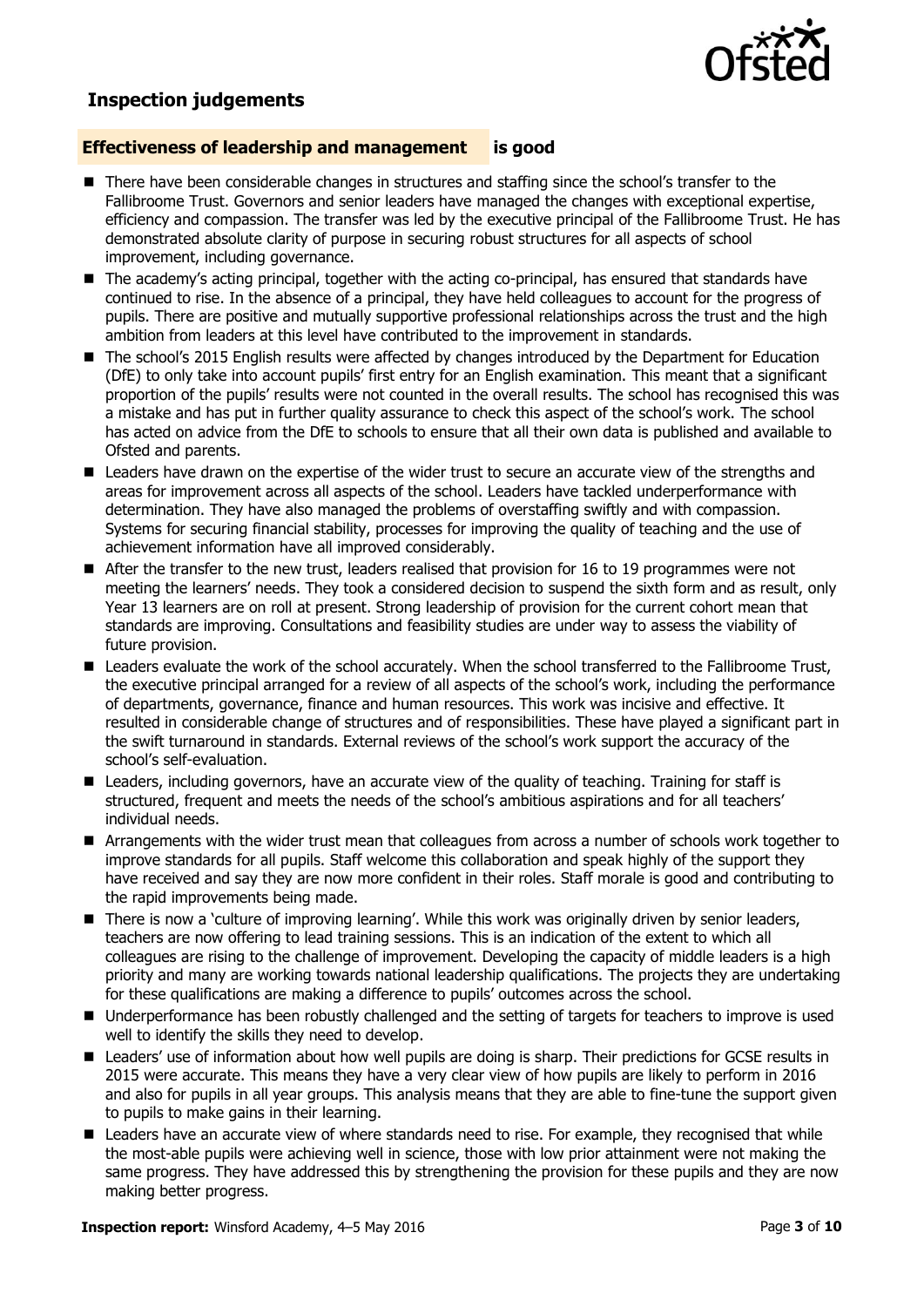

- Additional coaching support for pupils who have fallen behind is strong. This is more than a 'quick fix' and ensures that pupils securely closed the gaps in their knowledge and understanding. Pupils spoke very highly of this aspect of the school's support.
- The broad and balanced curriculum provides a wide range of opportunities for pupils to learn. The range of subjects and courses helps pupils acquire knowledge, understanding and skills in all aspects of their education. The school promotes spiritual, moral, social and cultural development well across the curriculum and in making the school's values clear. Pupils spoke highly of wider curriculum opportunities such as enterprise clubs, a mathematics games club, dance, drama and singing. They have many opportunities to engage in the wider aspects of school life. For example, parents spoke in glowing terms of a dance session organised by pupils in Year 10 for pupils from local primary schools.
- Leaders have developed policies and systems which reflect the national assessment changes. Although they are used and understood by most teachers and pupils, leaders recognise that there are some departments where they are not used as well and they are working to address this. Parents spoken to during the inspection said that they find their children's reports helpful.
- Extra government funding for disadvantaged pupils is used well. Leaders monitor these pupils closely and arrange effective extra support when necessary. Pupils' academic, social and emotional needs are developed effectively, so these pupils progress well.
- **Pupils in Year 7 who receive additional funding to catch up to the expected level receive purposeful** additional support through small-group numeracy and literacy sessions. Literacy support is provided to other year groups and reading age scores have risen. Pupils were very enthusiastic about how these sessions have helped them to improve.
- Leaders carefully monitor the progress and attendance of pupils who attend off-site provision. As a result these pupils make similar progress to that of their peers in the academy.
- Links with the community are increasingly strong. The new principal who is due to start at the school in June 2016 has met the parents and children in primary schools and as a result, numbers choosing the school for the next academic year are rising.

#### ■ The governance of the school:

- Governance has improved considerably. Members of the governing body now have exceptional management, educational and financial experience. They have used their skills to bring about change swiftly and to great effect. Since taking over governance they have managed a considerable financial deficit, a large number of redundancies, and secured the smooth transition for the appointment of a new principal.
- Governors have secured structures so that that the school continues to improve. They have thorough procedures for checking progress in meeting ambitious targets, including attendance at meetings about pupils' progress. They set targets for teachers to improve and link teachers' performance and pupils' outcomes to pay progression. They are very clear about how all groups of pupils are achieving. Members of the board have information about how successfully the government's additional funding, known as pupil premium, for disadvantaged pupils and 'catch-up funding' is used.
- The arrangements for safeguarding are effective. The school's work to keep pupils safe is systematic and exceptionally well led. Staff are trained in the identification and reporting of risk. The most vulnerable pupils receive close support and the school's liaison with other agencies is effective. Leaders and managers have created a culture of care where pupils' welfare is actively promoted. Pupils are listened to and feel safe. Staff are trained to identify when a pupil may be at risk of neglect, abuse or exploitation and they report their concerns.

### **Quality of teaching, learning and assessment is good**

- The quality of teaching, learning and assessment has improved since the last inspection and is now good. Teachers have received effective support to improve and most speak highly of the additional training opportunities.
- In most lessons, teachers plan activities that stimulate and engage the pupils. There were many examples of teachers using subject-specific and technical vocabulary and expecting pupils to use these terms correctly. Expectations are high and, in the majority of cases, the most-able pupils are being challenged to achieve high standards; they are now making good progress. Some pupils said: 'Our teachers push us to do well.'
- In many lessons, the learning is explained carefully so that pupils understand what they are doing and how

**Inspection report:** Winsford Academy, 4–5 May 2016 **Page 4** of **10** Page 4 of 10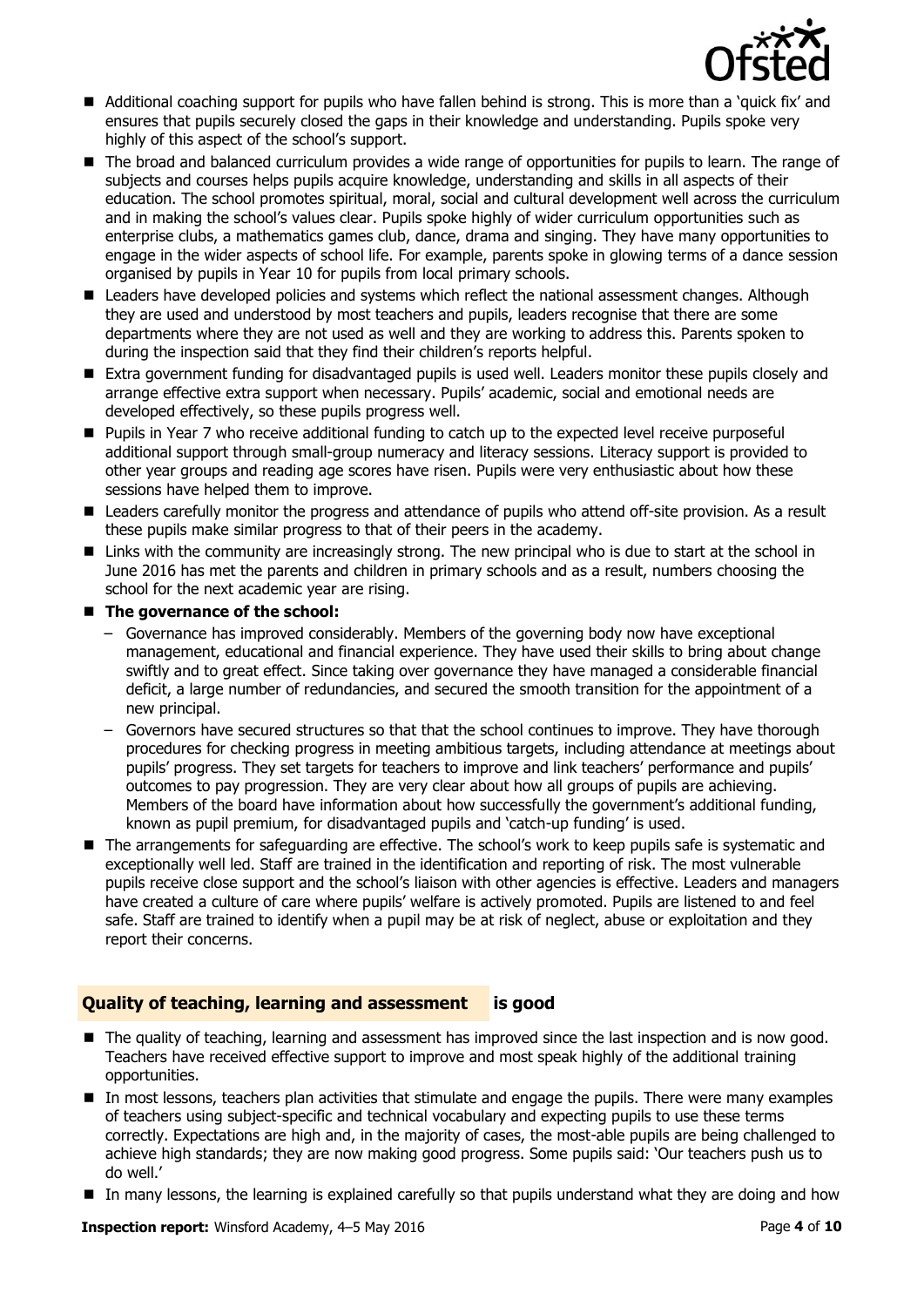

to reach high standards. In these lessons teachers provide work which makes pupils think and as a result they are highly motivated to do their best.

- High expectations are evident in many lessons, for example in a drama lesson which included pupils with special educational needs, the teacher instilled confidence so that these pupils were willing to try new ideas. The teacher's questions and use of technical language with a low prior-attaining group maintained challenge. Less-confident pupils were fully engaged and well supported by a teaching assistant. Similar examples of high expectations were seen in a number of subjects, including sports science and in the key stage 3 nurture group.
- **F** Formal assessments take place at key points throughout the year and leaders use this to make sure that gaps in pupils' learning are identified and addressed. However, a few subject leaders are not clear about how the various achievement information, such as target grades and 'working-at' grades, should be used to really drive progress. Senior leaders are addressing this to ensure all teachers use assessment information effectively in their planning so that the work in lessons is at the right level to meet groups of pupils' needs.
- While much feedback provided to pupils helps them to make improvements or extend their work, teachers do not always make sure that pupils act on the guidance they receive. In some lessons, teachers move on before checking that all pupils understand what they have been learning. Occasionally, when this happens, pupils are not clear about what they are expected to do and, if not checked swiftly enough, pupils do not make as much progress.
- Teaching assistants work effectively and make a positive contribution to how well pupils who need support learn. Several examples of this were seen when they used probing questions to make pupils think more carefully about their work.
- Literacy is well developed across the school and reading skills are rising rapidly.
- Teachers challenge stereotypes and the use of derogatory language in lessons and around the school. They are quick to tackle inappropriate language and promote equality of opportunity and diversity in teaching and learning.

#### **Personal development, behaviour and welfare is good**

#### **Personal development and welfare**

- The school's work to promote pupil's personal development and welfare is good.
- Relationships between pupils and staff are very positive. Pupils are very well cared for. They and their families spoke highly of the quality of care and support the school provides. Where concerns are raised, close relationships with local agencies and parents mean that pupils' welfare needs are managed quickly and sensitively.
- Pupils take part in activities which keep them fit and healthy. Form time, assemblies and the well-planned personal, social and health education programme mean that pupils have a good understanding of how to keep themselves safe, including sensible use of the internet.
- Pupils are very clear about what constitutes bullying and they work with staff to promote anti-bullying. They are confident that the school does not tolerate it and they were clear that derogatory name calling is unacceptable.
- A programme of careers education is taught from Years 7 to 11. Pupils in Year 11 have support and guidance to decide on their next stage of education or training. As a result, all pupils continue in education, employment or training. There are very good systems to support vulnerable pupils in the next stage of their education or training.
- School leaders have strong systems in place to support pupils' welfare and safety. There are good links to outside agencies and these support the school's work in teaching pupils about emotional and mental health issues.
- **Pupils attending off-site provision improve their basic skills, behaviour and confidence. The school monitors** their attendance and behaviour and progress very closely. Leaders take swift action to support any who are in danger of falling behind and as a result outcomes for these pupils are good.
- Leaders make sure that pupils have opportunities to understand British values. This was evident in assemblies, and in talking to pupils about their opportunities to contribute to school life. For instance, pupils take part in departmental reviews and organise a 'buddying' system for pupils new to the school.
- Leaders' work to protect pupils from radicalisation and extremism is very effective. Leaders respond swiftly when pupils are vulnerable to these issues.

**Inspection report:** Winsford Academy, 4–5 May 2016 **Page 1 and Academy** Page 5 of 10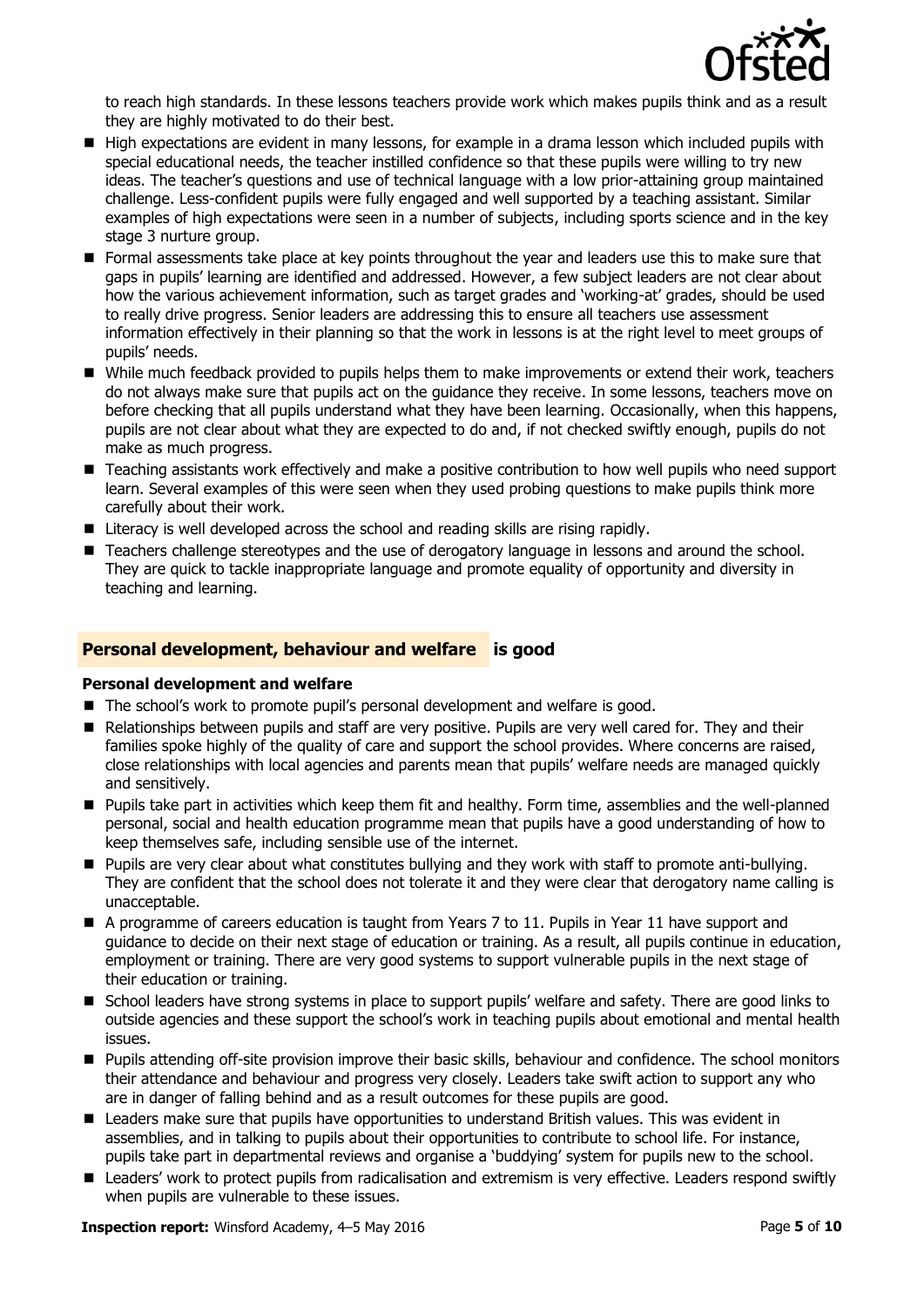

#### **Behaviour**

- The behaviour of pupils is good.
- **Pupils are overwhelmingly positive about the improvements in behaviour. Behaviour is now good in lessons** and around the school. Pupils say they find the rewards system for behaviour very motivating and parents appreciate having texts letting them know that their children are working hard. Most staff and parents believe that behaviour is good.
- In lessons, pupils show respect to their teachers and each other, which creates a positive atmosphere for learning. Pupils are keen to do well and they generally take pride in their work.
- **Pupils look after the school well and respect the environment. The canteen is a central part of the school,** both in its location and as a place to socialise. Pupils use this area well and know that it is unacceptable to drop litter.
- Leadership of behaviour and attendance is strong. As a result, attendance has improved significantly and is now broadly line with national figures. While there has also been a significant drop in the number of pupils who are persistently absent, there remain a small number of pupils whose attendance is not as high as others.

#### **Outcomes for pupils are good**

- Pupils start at the school with standards which are well below those of other pupils nationally. They make good progress in mathematics and very good progress in English. In 2015, the proportion of Year 11 pupils attaining five GCSEs at grades A\* to C, including English and mathematics, rose to within 6% of the national figure.
- **Disadvantaged pupils make good progress. However, because other pupils made even better progress in** 2015, the gap between disadvantaged pupils and others in the school widened in English and mathematics. These gaps and the gaps to other pupils nationally are closing quickly throughout the school.
- **Those pupils who have special educational needs or disability achieve well and make very good progress** from their starting points.
- **Pupils achieved well in 2015 in a number of subjects, including art, geography and performing arts.** Current pupils in all year groups are now making more rapid progress due to the significant improvements that have been made to teaching since September 2014. Pupils are responding to higher expectations and say that they enjoy the additional challenge.
- The proportion of most-able pupils is well below the national figure and they have not always achieved the higher grades. Teaching is now much stronger for these pupils and they are on track to reach their targets.
- Reading and literacy across the curriculum is very well developed. The library is at the heart of the school. It is well resourced and is used both formally and informally by pupils, who say that they enjoy reading for pleasure.
- The school's inclusion unit is exceptionally well run. Leaders provide considerable support, high expectations and engage in regular dialogue with families. As a result, these pupils are making good progress and are on track to meet their targets.
- As a result of pupils making good progress in English and mathematics, combined with impartial careers guidance, pupils are well prepared for the next stage of their education, training or employment.

### **16 to 19 study programmes requires improvement**

- In 2015 learners did not achieve their potential in academic courses.
- On taking over sponsorship of the academy in September 2014, the trust and the governing body took the view that the provision and outcomes for the sixth form were providing neither value for money nor goodquality outcomes for learners. As a result, no Year 12 learners were admitted to the sixth form in September 2015. At the time of the inspection there were 35 pupils on roll in Year 13, with just a few weeks before finishing their courses. Feasibility studies for future 16 to 19 provision are under way.
- Having taken this decision, leaders focused on raising standards, particularly for academic qualifications. They appointed an experienced senior leader to take on responsibility for ensuring that learners currently on roll have the best possible experiences.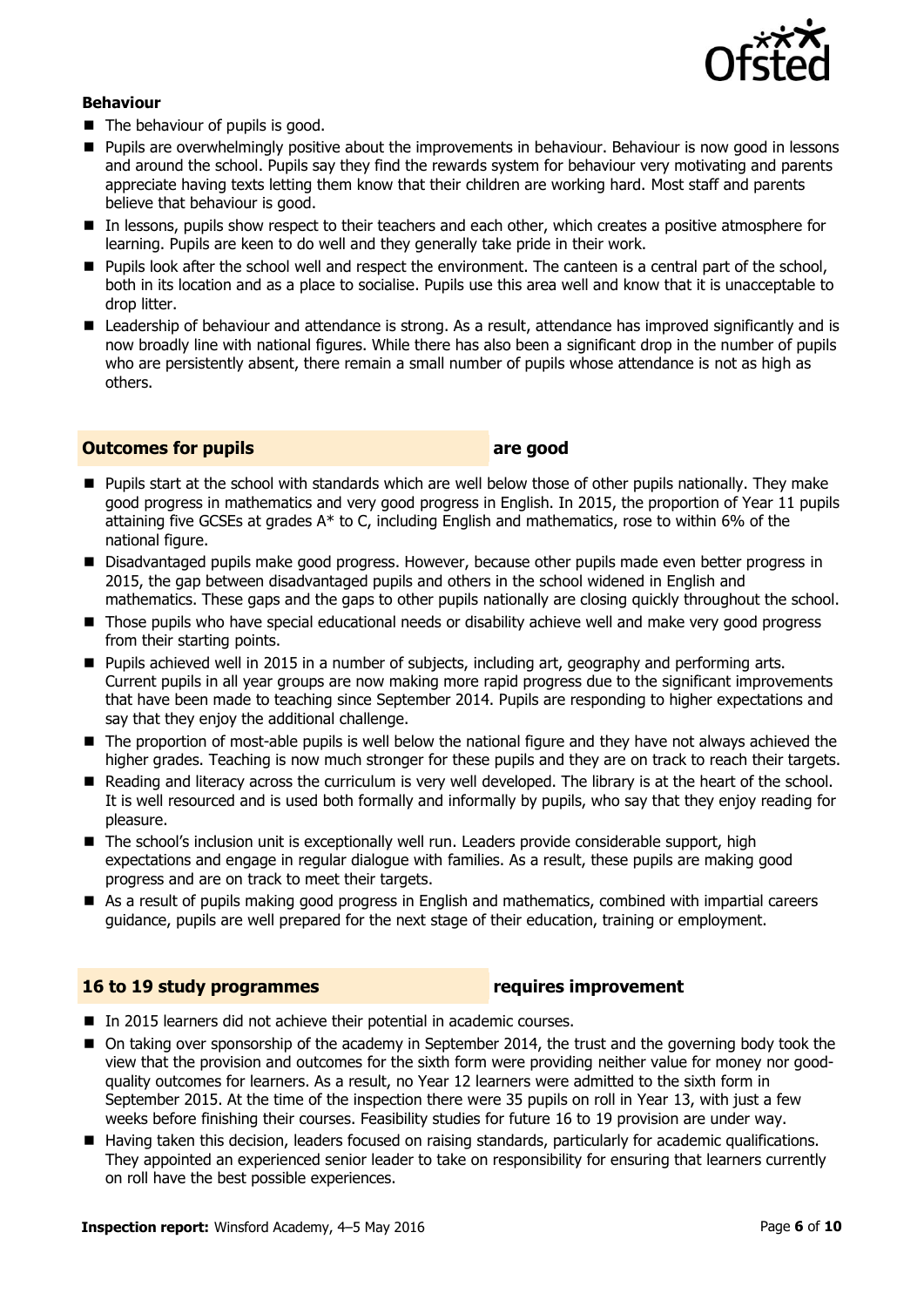

- Teaching has improved and they are on track to improve the results they achieve in their academic and vocational qualifications this year. A small number of learners took their GCSEs in English and mathematics in order to achieve a grade C.
- Learners receive effective independent advice and guidance. They had opportunities for work experience in Year 12. All learners have obtained places at higher education, on apprenticeships or in employment once they have completed their courses.
- Non-qualification provision, including a wide range of effective enrichment activities, effectively develops learners' personal development and well-being and prepares them well for life beyond the sixth form.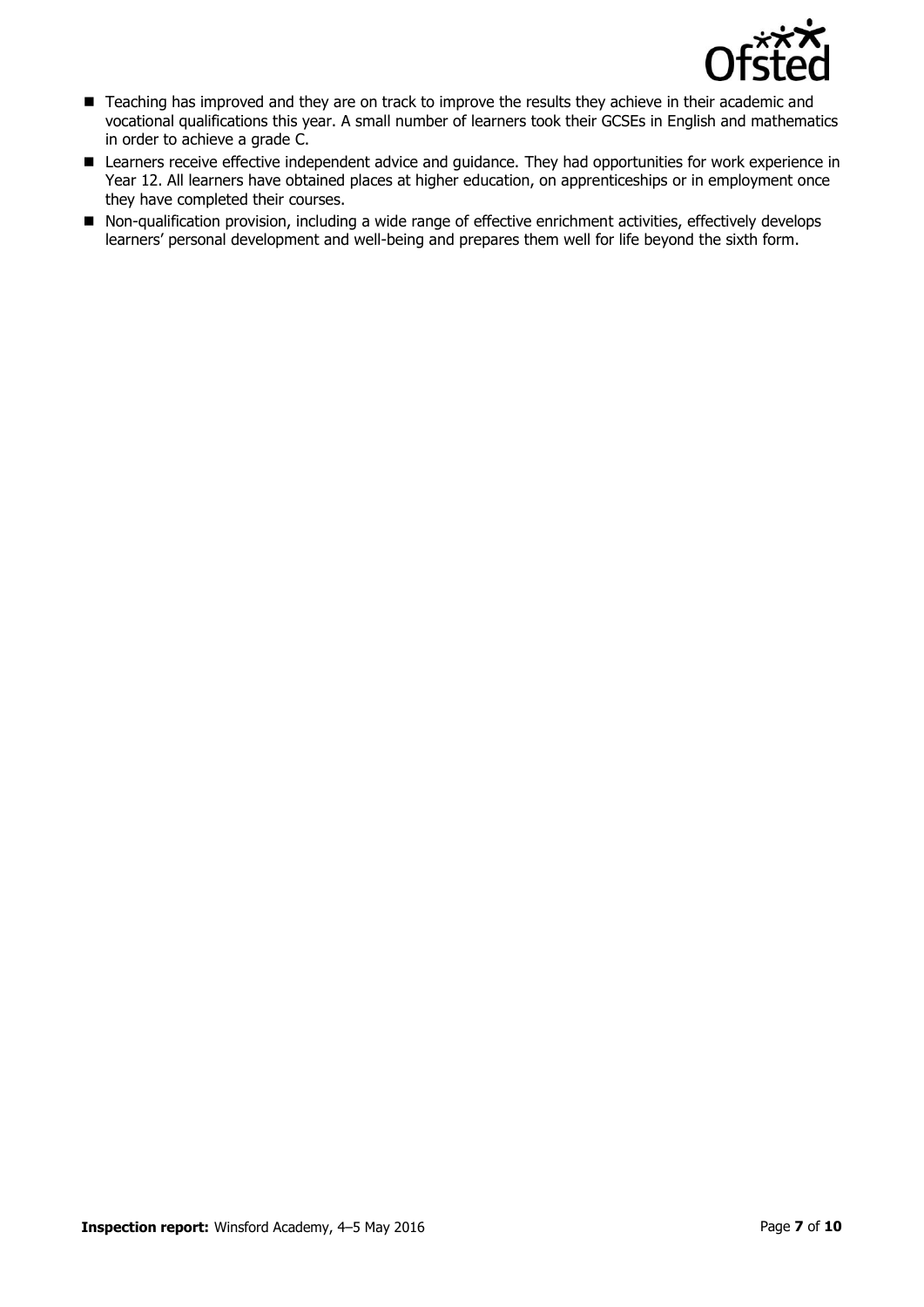

# **School details**

| Unique reference number  | 136184                    |
|--------------------------|---------------------------|
| <b>Local authority</b>   | Cheshire West and Chester |
| <b>Inspection number</b> | 10012138                  |

This inspection of the school was carried out under section 5 of the Education Act 2005.

| <b>Type of school</b>                                    | Secondary                    |
|----------------------------------------------------------|------------------------------|
| <b>School category</b>                                   | Academy sponsor-led          |
| <b>Age range of pupils</b>                               | $11 - 18$                    |
| <b>Gender of pupils</b>                                  | Mixed                        |
| <b>Gender of pupils in 16 to 19 study</b><br>programmes  | Mixed                        |
| <b>Number of pupils on the school roll</b>               | 862                          |
| Of which, number on roll in 16 to 19 study<br>programmes | 35                           |
| <b>Appropriate authority</b>                             | The governing body           |
| <b>Chair</b>                                             | Joanne Watkins               |
| <b>Acting Principal</b>                                  | Darren Christian             |
| <b>Telephone number</b>                                  | 01606 592300                 |
| Website                                                  | https://winsfordacademy.net  |
| <b>Email address</b>                                     | admin@winsfordacademy.org.uk |
| <b>Date of previous inspection</b>                       | 28-29 January 2014           |

# **Information about this school**

- The school transferred from the E-ACT Trust to the Fallibroome Trust on 1 September 2014. The former principal left the school in December 2015; a new principal is due to start in June 2016. In the interim, two senior leaders (an acting principal and acting co-principal) are leading the school, supported by the executive principal of the trust.
- Winsford Academy is an average-sized school.
- Almost all pupils are White British.
- The proportion of pupils supported by the pupil premium is significantly above the national average. This funding is provided for those known to be eligible for free school meals and children looked after.
- The proportion of pupils who have special educational needs or disability is above average.
- A small number of pupils attend alternative provision at Mid-Cheshire College.
- The school does not meet the government's current floor standards, which set the minimum expectations for pupils' attainment and progress.
- The school meets the requirements on the publication of information on its website.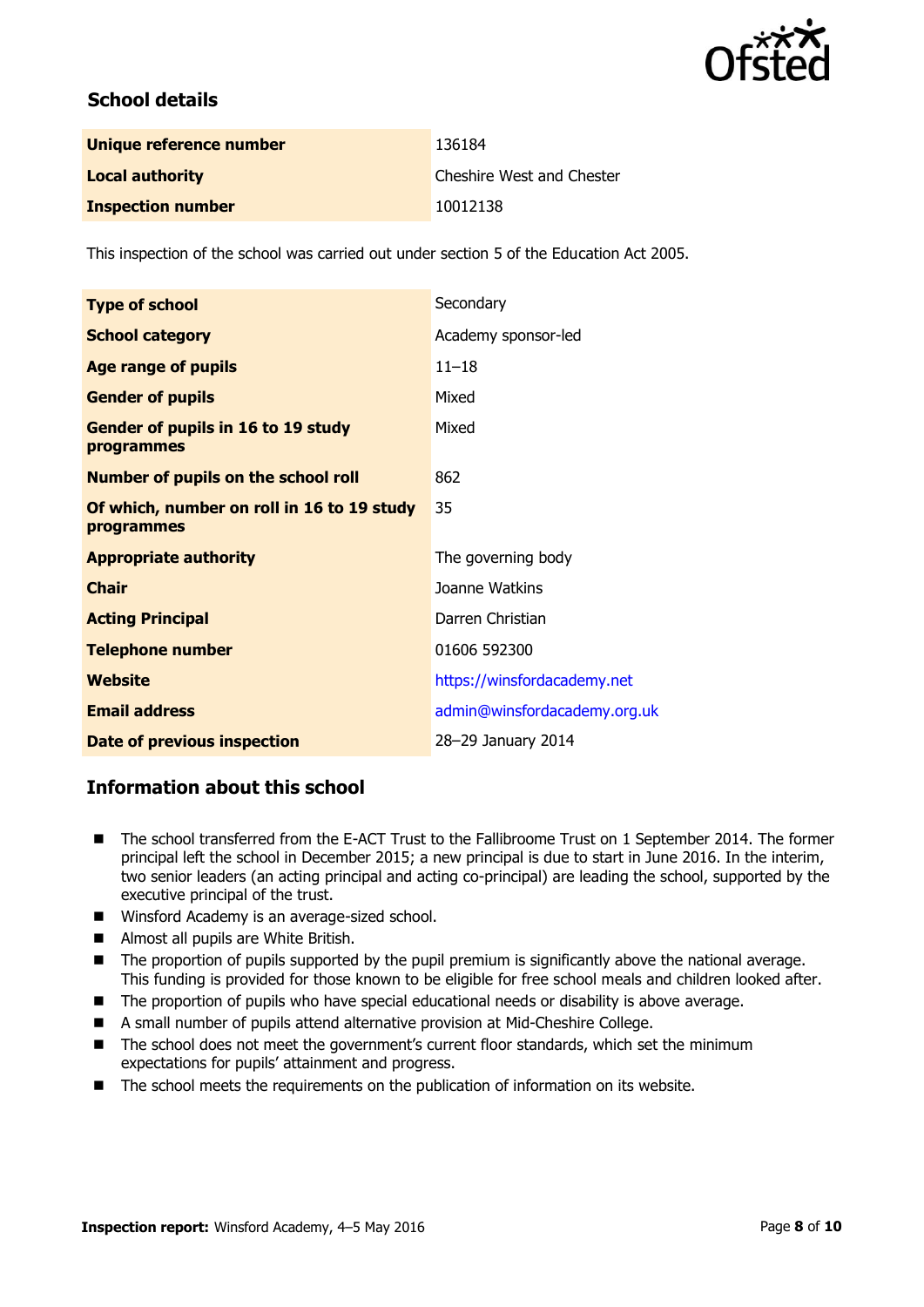

# **Information about this inspection**

- **Inspectors observed 27 lessons, a number of which were jointly observed with senior leaders.** Inspectors also made short visits to lessons and looked at pupils' work.
- Meetings were held with the executive principal, senior and middle leaders, groups of pupils and learners, members of the governing body and parents.
- Inspectors scrutinised a wide range of school documents, including information on pupils' outcomes, the school's monitoring of its work, minutes of meetings, records relating to the monitoring of teaching, learning and assessment, behaviour and the safeguarding of pupils.
- Inspectors took account of the 54 responses to the online questionnaire (Parent View), 31 comments from parents and the 22 questionnaires completed by staff and 19 completed by pupils.

# **Inspection team**

| Mary Myatt, lead inspector | Ofsted Inspector |
|----------------------------|------------------|
| <b>Gary Kelly</b>          | Ofsted Inspector |
| <b>Timothy Long</b>        | Ofsted Inspector |
| <b>Charles Lowry</b>       | Ofsted Inspector |